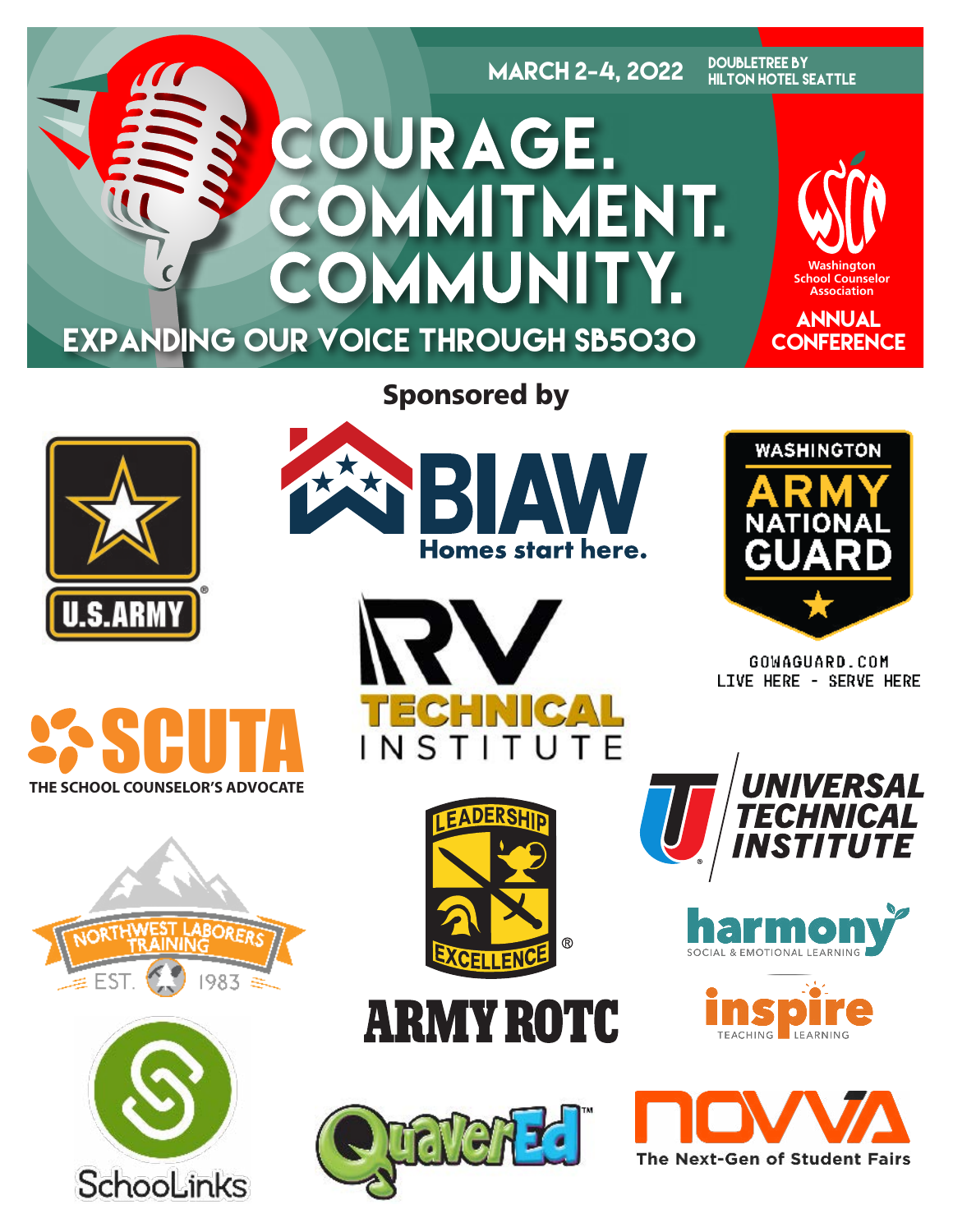We are excited that the 2022 WSCA Conference will offer both an in-person experience and a virtual option! Whether you would like to getaway from your routine or stay in the comfort of your own home we have options for you. See the breakdown for what each offers.

**All who register will have access to the virtual conference portal.** The virtual conference portal will stream the keynote sessions live and will have those recorded live sessions available to view about one week following the conference if missed on those dates. The online portal will also have pre-recorded breakout sessions covering multiple topics available to view when the conference begins on March 3, 2022. The pre-conference sessions will only be live and in person. They will not be available with the virtual option.

#### **All sessions in the online portal will be available to view until March 31, 2022.**

|                                  | <b>In-Person Experience</b>                                                                                                                                              | <b>Virtual Option</b>                                                  |
|----------------------------------|--------------------------------------------------------------------------------------------------------------------------------------------------------------------------|------------------------------------------------------------------------|
| Keynote                          | Live and access to recorded sessions                                                                                                                                     | Stream live and access to recorded sessions                            |
| Preconference                    | Live only<br>(Available only for the In-Person Experience)                                                                                                               | <b>NA</b>                                                              |
| <b>Breakout Sessions</b>         | Live and access to all pre-recorded sessions                                                                                                                             | Access to all pre-recorded sessions                                    |
| <b>Clock Hour Credits</b>        | Receive credits for viewing sessions (keynote, pre-<br>conference, breakout) in person and earn additional credits<br>for viewing recorded sessions in the online portal | Receive credits for all sessions viewed<br>(live-streamed or recorded) |
| <b>Exhibitors &amp; Sponsors</b> | In-Person Experience Only                                                                                                                                                | <b>NA</b>                                                              |
| <b>Networking</b>                | In-Person Experience Only                                                                                                                                                | <b>NA</b>                                                              |
| <b>Meals &amp; Refreshments</b>  | In-Person Experience Only                                                                                                                                                | <b>NA</b>                                                              |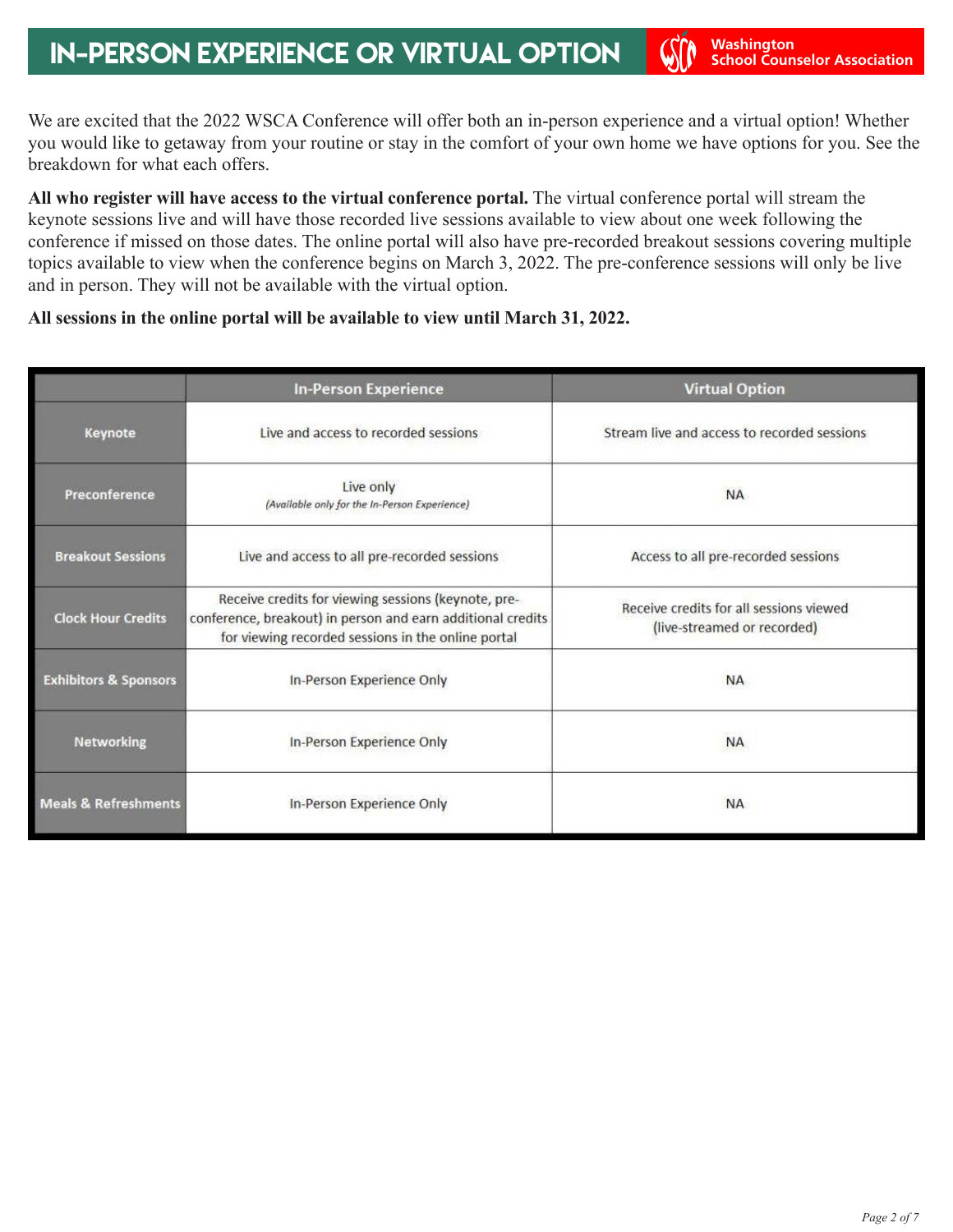# **KEYNOTE SPEAKERS Washington Washington Washington**

### Thursday, March 3rd | 9:00 am – 10:15 am\*

# Silver Linings in the School Counseling Profession Danielle Duarte and Whitney Triplett

Amid the many tragedies and stressors of the past year there have also been hundreds of silver linings within our profession! Every day we hear and see the amazing impact that school counselors are having on the students they serve. Now is the time to leverage the gifts and talents of school counselors and to share the results they are getting to ensure ratios and roles are protected and that students continue to receive the support they need to be successful in K-12 schools.

**Danielle Duarte** is passionate about supporting students' academic success, college and career readiness, and socialemotional development while using data to show the impact of school counseling programs. She is a recent Education Leadership doctoral graduate (Ed.L.D) from the Harvard Graduate School of Education and the coauthorof two books – *Hatching Results for Elementary School Counseling* and *Hatching Results for Secondary School* 

*Counseling*. A former school counselor, Danielle has experience at all levels (K-12), and at her most recent school, the counseling program was honored as a Recognized ASCA Model Program (RAMP).

**Whitney Triplett**, the Director of Professional Development for Hatching Results and bestselling co-author, trains school counselors and administrators across the nation. Formerly a school counselor, district lead, adjunct instructor, and state association board member, Whitney was recognized in 2018 as the Illinois School Counseling Advocate of the Year and is passionate about school counseling to promote equity, access, and the success of all students!

Friday, March 4th | 8:00 am – 9:00 am\*

# Everyone is a School Leader Scott Seaman and Mike Nelson

Leadership doesn't fall on the shoulders of one or two people. Effective leadership is shared and distributed. Effective leadership engages the many voices, perspectives, and contexts within a school. Without a collective approach to leading a school, then ultimately the students suffer. In this session, we'll briefly explore the definition of school leadership, and then deeply dive into what it takes to establish and sustain powerful "team" structures that create school culture and build systems to support that culture. The data and research is clear on the powerful impact "leadership" has on student achievement. The Wallace Foundation cites school leadership as the second most influential impact on student learning behind an effective classroom teacher. However, what the education system is not addressing is the harmful impacts of constant leadership churn on students and schools. Every time there is a leadership change in a building, the students and staff suffer. The only way to mitigate this issue is to build sustainable leadership teams composed of administrators and counselors working together. Join us to learn how.

**Scott Seaman** joined AWSP in July 2013. Scott was a teacher, coach and principal for 19 years. He spent 12 of those years as Principal at Tumwater High School. Scott's career started as a Spanish teacher and soccer coach at Capital High School in Olympia. He then moved to neighboring Tumwater School District and became the Assistant Principal at Tumwater High School for three years before taking over the principalship. Scott graduated from Olympia High School in 1989.

He then went on to play soccer and start his undergraduate work at Oregon State University. After transferring to Washington State University, he graduated with a degree in Spanish and a minor in English. He later attended Seattle University where he earned his Master's in School Administration. Scott later returned to WSU to earn his superintendent credentials and graduated with a doctorate from UW's Leadership For Learning program in June 2018.

**Mike Nelson** joined the staff at the Washington Association of School Administrators in July 2020 after 35 years as an educator in K-12 public schools. For the past 21 years, Mike was a leader in the Enumclaw School District as Assistant Superintendent and then Superintendent. Enumclaw is where Mike was born and raised which made being as an educational leader in his hometown a call to service rather than a job. In 2019, Mike was named Washington State Superintendent of the Year. His favorite title is one that just came recently with the birth of his first grandchild, "Papi."









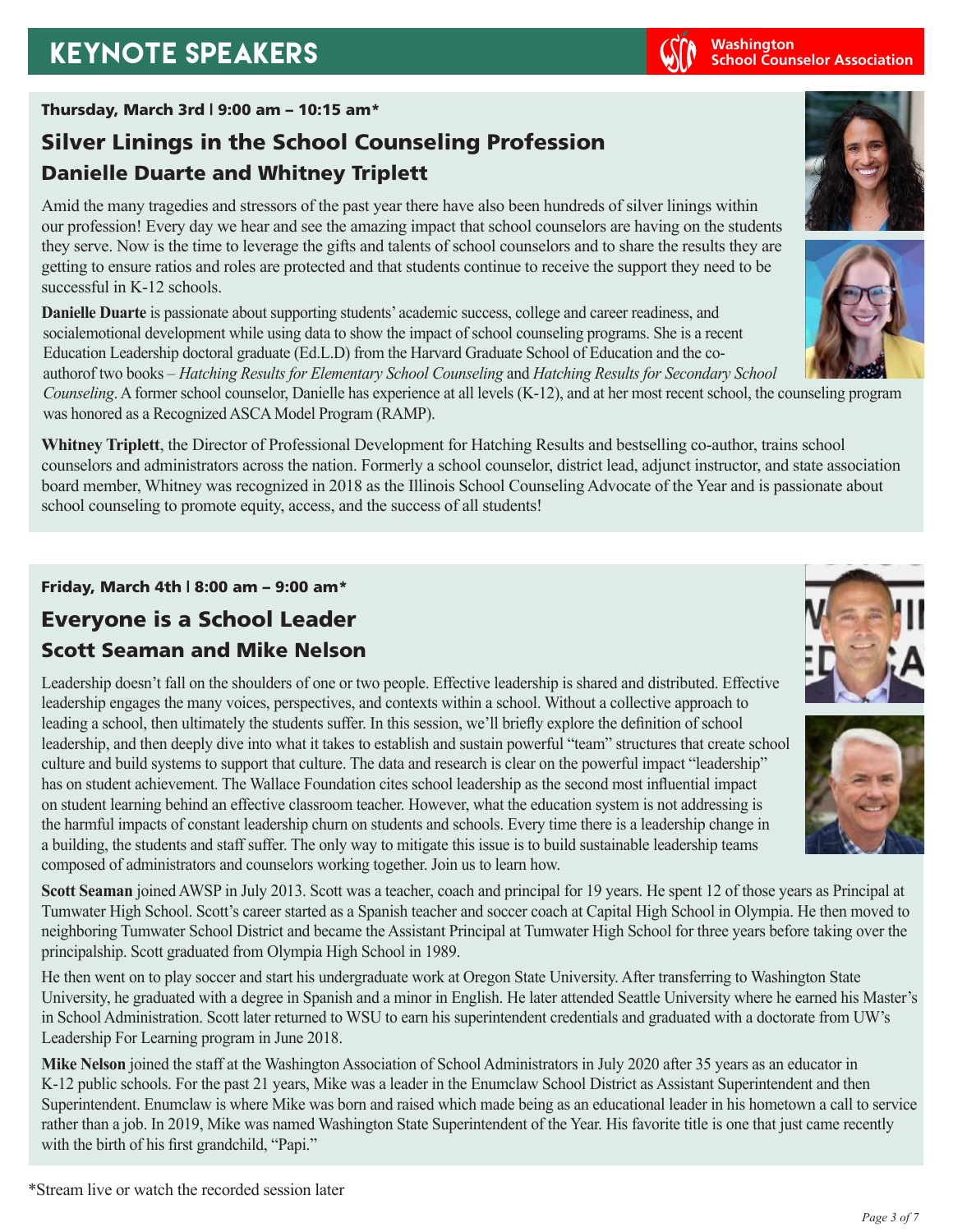**School Counselor Association**

**The Pre-Conference Learning Sessions are only available to in-person attendees.** They are not available for the virtual option.

The Pre-Conference Learning Sessions are an additional opportunity for more professional development and CEU contact hours. The sessions generally cover more in-depth information and allow more opportunity for discussion.

**These sessions are not included in the conference registration fee.** 

Wednesday, March 2nd | 8:00 a.m. – 11:30 a.m. & 1:00 p.m. – 4:30 p.m.

## 1. Introduction to the MTSS Approach to School Counseling Whitney Triplett and Danielle Duarte

This interactive preconference session will introduce you to the role of school counselors in MTSS, called the Multi-Tiered, Multi-Domain System of Supports (MTMDSS), which is aligned to both the ASCA National Model and OSPI's Washington MTSS model. Learn how school counselors can apply this strategy to their delivery system to become more data-driven and equitable in their approach to promoting the academic, college/career, social/emotional development of all students. Walk away with a completed, tiered program assessment and recommendations for strengthening your tiered supports for students and families!

By the end of the session you will be able to:

- Explain how MTMDSS aligns with OSPI's Washington MTSS model
- Explain the school counselor's ASCA-aligned role in MTSS to a colleague
- Create examples of Tier 1, 2, 3 school counseling supports
- Assess your school counseling program's delivery of universal (Tier 1), supplemental (Tier 2), and intensified (Tier 3) supports for students within all three ASCA domains (academic, career, social/emotional) and make recommendations for strengthening it

**Whitney Triplett**, the Director of Professional Development for Hatching Results and bestselling co-author, trains school counselors and administrators across the nation. Formerly a school counselor, district lead, adjunct instructor, and state association board member, Whitney was recognized in 2018 as the Illinois School Counseling Advocate of the Year and is passionate about school counseling to promote equity, access, and the success of all students!

**Danielle Duarte** is passionate about supporting students' academic success, college and career readiness, and socialemotional development while using data to show the impact of school counseling programs. She is a recent Education Leadership doctoral graduate (Ed.L.D) from the Harvard Graduate School of Education and the co-authorof two books – *Hatching Results for Elementary School Counseling* and *Hatching Results for Secondary School Counseling*. A former school counselor, Danielle has experience at all levels (K-12), and at her most recent school, the counseling program was honored as a Recognized ASCA Model Program (RAMP).



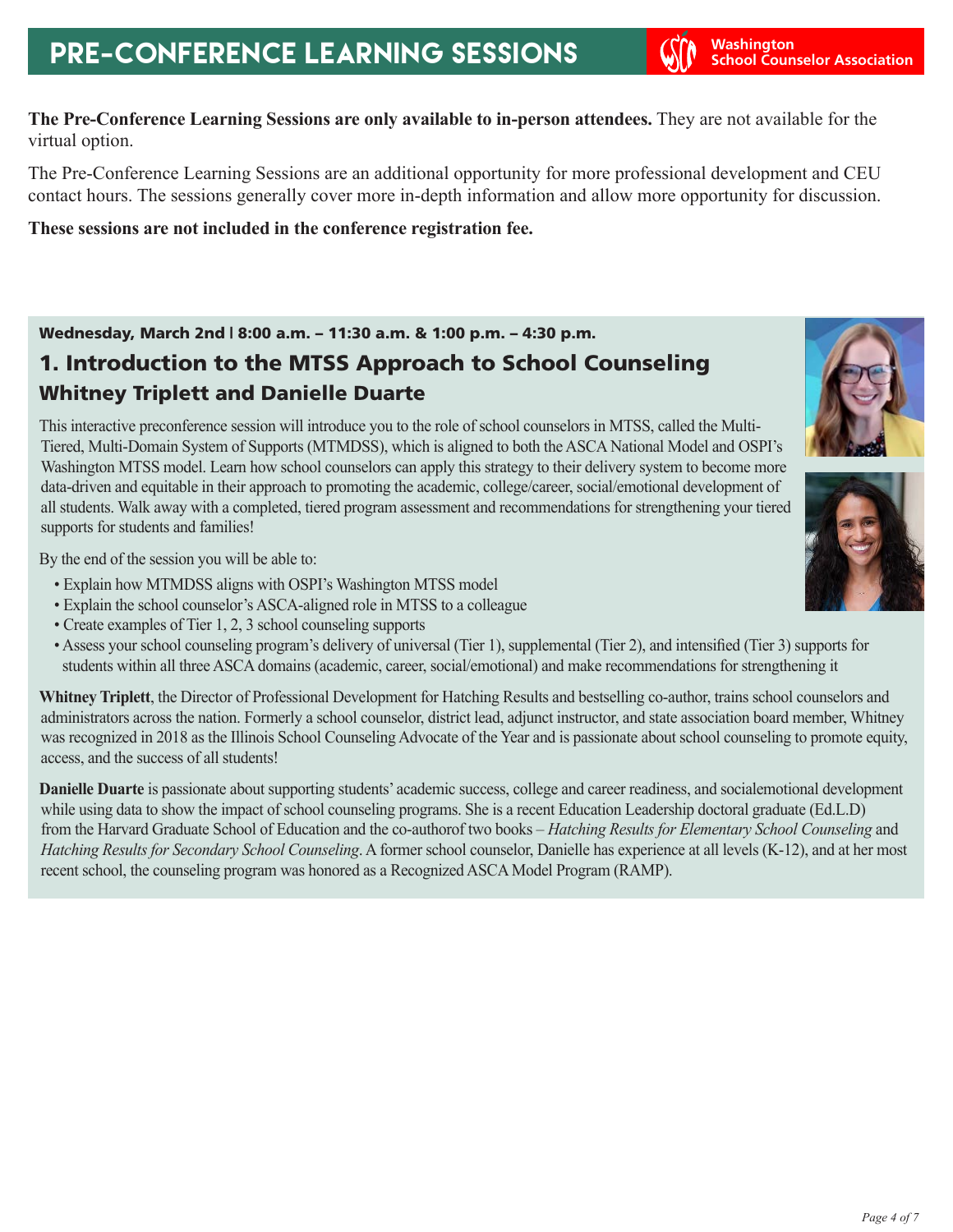#### Wednesday, March 2nd | 9:00 a.m. – 11:00 a.m.

### 2. Bridges to Heal Us

### Erin Jones

**Join Erin for her session,** *Bridges to Heal Us. Stories and Strategies for Racial Healing***.**

**Erin Jones** has been involved in and around schools for 30 years. She has taught in a variety of environments, from predominantly Black to predominantly White to some of the most diverse communities in the nation. Erin received an award as the Most Innovative Foreign Language Teacher in 2007, while teaching in Tacoma and was the Washington State Milken Educator of the Year in 2008, while teaching in Spokane. She received recognition at the White House in March of 2013 as a "Champion of Change" and was Washington State PTA's "Outstanding Educator" in 2015. After serving as a classroom teacher and instructional coach, Erin worked as an executive for two State Superintendents. Erin left the Office of Superintendent of Public Instruction in 2012 to work in college-access at the school district level. She left her job to run as a candidate for State Superintendent and was the first Black woman to run for any state office in Washington state, a race she lost by a mere 1%.

When the pandemic stopped schools and travel in March, Erin decided to take her skills and passion online. She offered 83 days of free teaching to both children and adults from mid-March to the end of June. Her choice to engage, especially as racial and political conflict erupted across the nation, created a platform for her to be more engaged as a speaker and trainer now than ever in her career. She has logged thousands of hours on Zoom delivering keynotes, doing school assemblies and providing training to government agencies, non-profits and schools, and she continues to facilitate free virtual gatherings for adults and children several days per week.

#### Wednesday, March 2nd | 8:00 a.m. – 12:00 p.m.

## 3. Mandated Reporting & Issues of Abuse: Legal, Ethical, and Supervision Considerations

### Dr. Cher Edwards

#### **"Issues of Abuse & Mandated Reporting for School Counselors"**

This course meets state requirements. Course content will include training related to identification of physical, emotional, sexual, and substance abuse; the impact on learning and behavior; the responsibilities of an educational staff associate to report abuse or to provide assistance to victimized children; and methods of teaching about abuse and its prevention.

**Dr. Cher Edwards** is a Professor of Counselor Education at Seattle Pacific University. Prior to living in Washington, Cher was a counselor and counselor educator in Ohio where she served on the State Board of Education and as the president of the Ohio Association for Multicultural Counseling and Development, the president of the South East Ohio Counselor Association, and president elect of the Ohio Association for Spiritual, Ethical, and Religious Values in Counseling. She also served as vice president of Chi Sigma Iota, an honor society for counseling students. Since coming to SPU, Cher has served the national board of Counselors for Social Justice as member-at-large, awards chair, and treasurer, served as the founding president of Washington Counselors for Social Justice and has served as the Ethics Chair and Vice President of Post Secondary Education for the Washington School Counselor Association (WSCA). She currently serves as an advisor for the Sigma Phi Upsilon chapter of Chi Sigma Iota and is the President-Elect of the Washington School Counseling Association. She is the recipient of the O'Hana Award presented at the American Counseling Association national conference in 2006 due to social justice advocacy work.

Dr. Edwards research interests include school counseling, supervision, multicultural competency, and social justice. She has published in the Journal of Professional School Counseling, Virginia Counselors Journal, Journal of the International Community of Christians in Teacher Education, and the Journal of Counseling and Values. In addition to scholarly journals, she has contributed to book chapters, published book reviews, instructors manuals for texts, reviewed test instruments, and most recently co-authored a group counseling textbook titled, Group Counseling in the Schools. Dr. Edwards has served on several editorial boards as a reviewer for Professional School Counseling, the Journal of the International Community of Christians in Teacher Education, and the Journal of Job Placement and Development. She has presented at state conferences including the Ohio Counseling Association and Washington School Counseling Association annual conferences and national conferences such as the American Counseling Association, American School Counselor Association, and the Association for Counselor Education and Supervision. International presentations include Montreal, Quebec, Canada; Beverley, East Yorkshire, England; Hangzhou, China; and Ariccia, Italy.



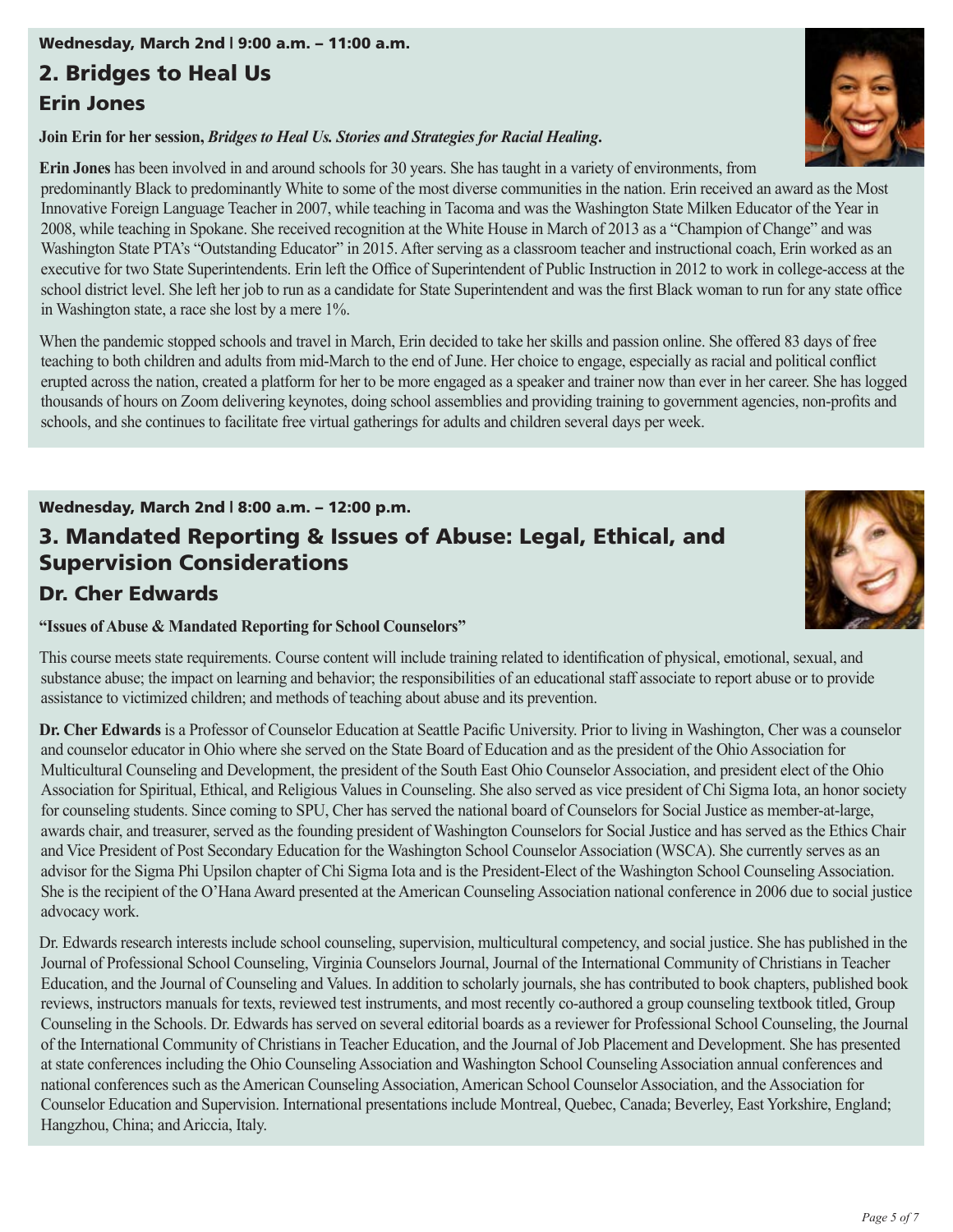#### Wednesday, March 2nd | 1:00 p.m. – 4:00 p.m.

# 4. Culturally Responsive Suicide Prevention

### Dr. Cher Edwards

This course meets legislation (RCW 43.70.442) suicide prevention course requirements for certified counselors focusing on suicide assessment and referral. Best practice recommendations related to prevention, response, and counseling practice for certified counselors including those providing supervision to counseling students or peers. Participants will review legal and ethical expectations, learn useful strategies for the assessment and referral process, and practice assessment and referral skills.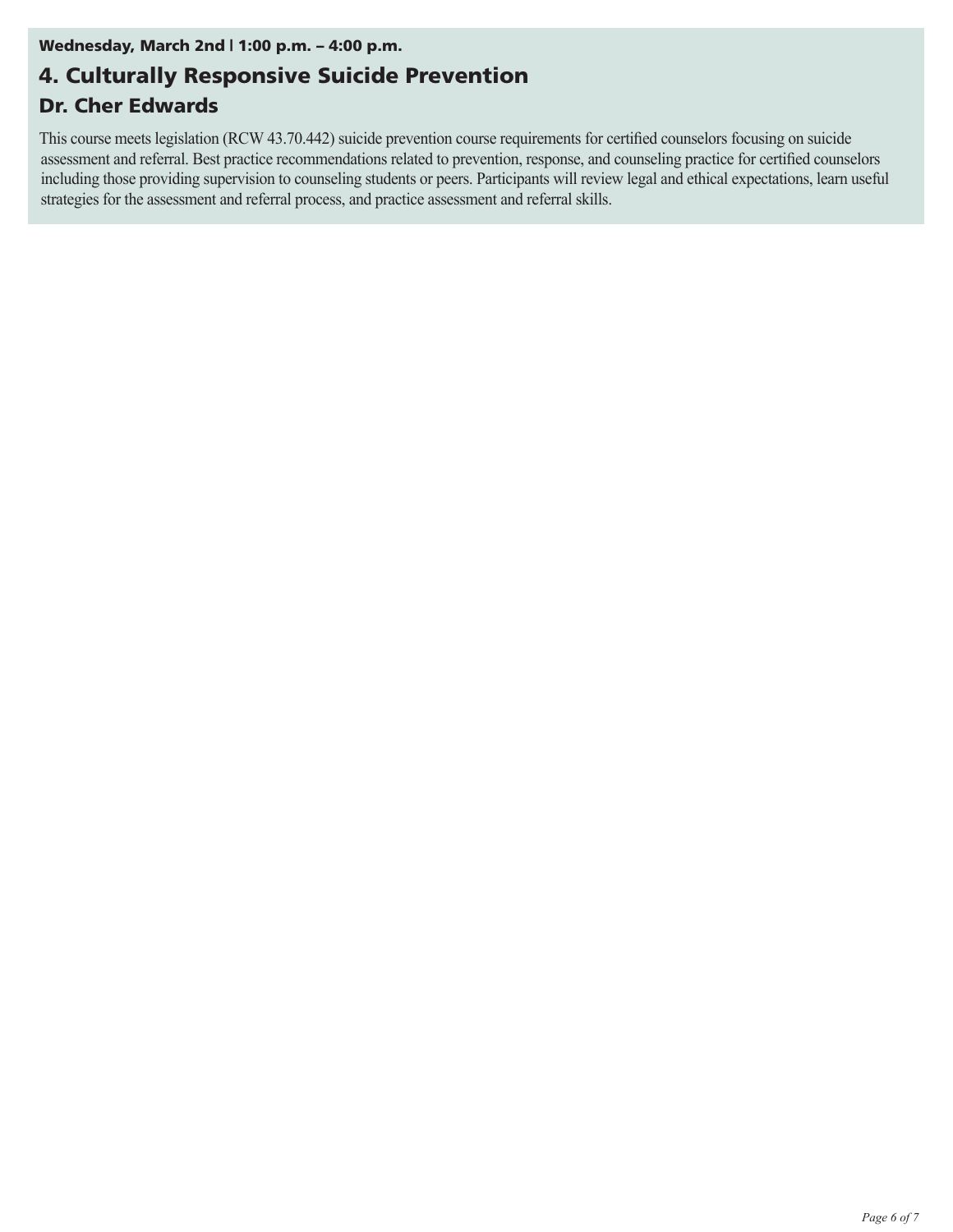# Tentative Schedule for Live Sessions

### Wednesday, March 2, 2022

| 7:30 a.m. $-6:00$ p.m.                      | Registration and Information Center Open    |
|---------------------------------------------|---------------------------------------------|
| $8:00$ a.m. $-12:00$ p.m.                   | See individual sessions for specific times. |
|                                             | Pre-Conference – Morning Sessions*          |
| $12:00$ p.m. $-1:00$ p.m. Lunch on your own |                                             |
| $12:00 \text{ p.m.} - 6:00 \text{ p.m.}$    | <b>Exhibits Open</b>                        |
| $1:00 \text{ p.m.} - 5:00 \text{ p.m.}$     | See individual sessions for specific times. |
|                                             | Pre-Conference – Afternoon Sessions*        |

## Thursday, March 3, 2022

| Registration and Information Center Open         |
|--------------------------------------------------|
| <b>Exhibits Open</b>                             |
| Coffee Break with Exhibitors                     |
| Opening Session – Awards Breakfast & Updates     |
| Keynote Presentation**                           |
| Whitney Triplett and Danielle Duarte             |
| Coffee Break with Exhibitors                     |
| <b>Breakout Session 1</b>                        |
| Lunch / Updates that Influence School Counselors |
| <b>Visit Exhibitors</b>                          |
| <b>Breakout Session 2</b>                        |
| Coffee Break with Exhibitors                     |
| <b>Breakout Session 3</b>                        |
|                                                  |

### Friday, March 4, 2022

| Registration and Information Center Open                                    |
|-----------------------------------------------------------------------------|
| <b>Exhibits Open</b>                                                        |
| Coffee Break with Exhibitors                                                |
| Keynote Presentation**                                                      |
| Scott Seaman and Mike Nelson                                                |
| <b>Transition Break</b>                                                     |
| <b>Breakout Session 4</b>                                                   |
| Coffee Break with Exhibitors                                                |
| <b>Breakout Session 5</b>                                                   |
| Lunch / Updates that Influence School Counselors<br><b>Visit Exhibitors</b> |
| <b>Breakout Session 6</b>                                                   |
| Coffee Break with Exhibitors                                                |
| <b>Breakout Session 7</b>                                                   |
|                                                                             |

\*The pre-conference sessions are live only for the in-person experience. They are not available for the virtual option. \*\*Stream live or watch the recorded session later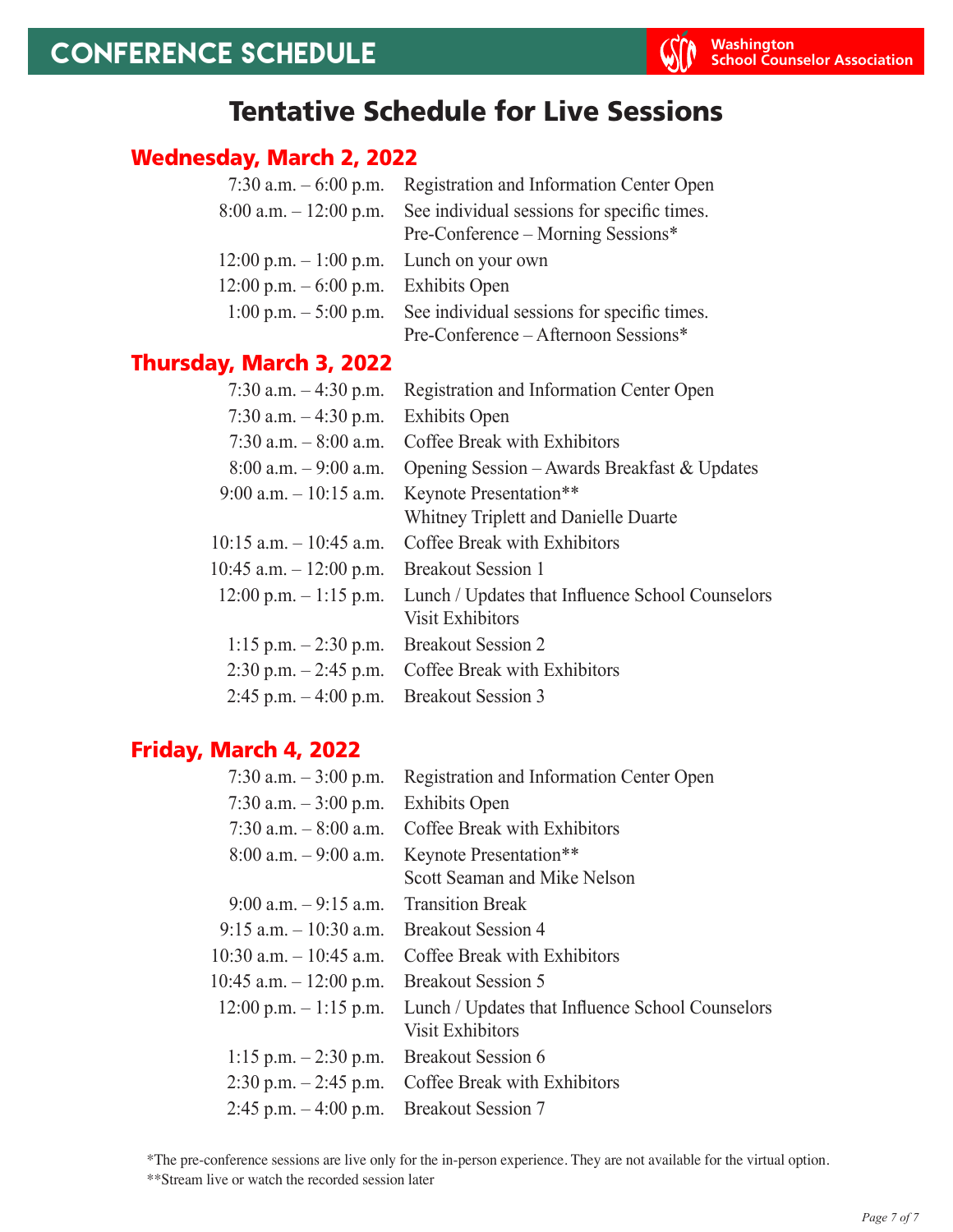# **REGISTRATION Washington We are all that the contract of the contract of the contract of the contract of the contract of the contract of the contract of the contract of the contract of the contract of the contract of t**

**School Counselor Association**

|  | Save on your conference registration by becoming a member of the WSCA! |  |
|--|------------------------------------------------------------------------|--|
|--|------------------------------------------------------------------------|--|

Visit *www.wa-schoolcounselor.org* BEFORE registering to get your member number.

### REGISTRATION FORM (PLEASE PRINT CLEARLY)

| <b>I am a current WSCA member.</b> Yes $\Box$ No $\Box$                                                                                                                                                                        |                     | (required for member rates)                                                                                                                                                                                                         |
|--------------------------------------------------------------------------------------------------------------------------------------------------------------------------------------------------------------------------------|---------------------|-------------------------------------------------------------------------------------------------------------------------------------------------------------------------------------------------------------------------------------|
| Lam a first time attendee. Yes $\Box$ No $\Box$                                                                                                                                                                                |                     |                                                                                                                                                                                                                                     |
|                                                                                                                                                                                                                                |                     |                                                                                                                                                                                                                                     |
|                                                                                                                                                                                                                                |                     |                                                                                                                                                                                                                                     |
| ATTENDEE EMAIL (REQUIRED FOR CONFIRMATION) And the contract of the contract of the contract of the contract of the contract of the contract of the contract of the contract of the contract of the contract of the contract of |                     |                                                                                                                                                                                                                                     |
|                                                                                                                                                                                                                                |                     |                                                                                                                                                                                                                                     |
|                                                                                                                                                                                                                                |                     | STATE 2IP 2IP                                                                                                                                                                                                                       |
| <b>WORK PHONE (</b><br>$\begin{pmatrix} 1 & 1 & 1 \\ 1 & 1 & 1 \\ 1 & 1 & 1 \end{pmatrix}$                                                                                                                                     | <b>CELL PHONE (</b> | $\overline{a}$ ) and the contract of the contract of the contract of the contract of the contract of the contract of the contract of the contract of the contract of the contract of the contract of the contract of the contract o |

| <b>A. Main Conference</b>           | <b>IN PERSON</b>    |                   |                             |                   | <b>VIRTUAL ONLINE</b> |                   |                             |                   |
|-------------------------------------|---------------------|-------------------|-----------------------------|-------------------|-----------------------|-------------------|-----------------------------|-------------------|
| <b>March 3-4, 2022</b>              | <b>PROFESSIONAL</b> |                   | <b>GRAD STUDENT/RETIREE</b> |                   | <b>PROFESSIONAL</b>   |                   | <b>GRAD STUDENT/RETIREE</b> |                   |
|                                     | <b>MEMBER*</b>      | <b>NON-MEMBER</b> | <b>MEMBER*</b>              | <b>NON-MEMBER</b> | <b>MEMBER*</b>        | <b>NON-MEMBER</b> | <b>MEMBER*</b>              | <b>NON-MEMBER</b> |
| Early Registration** (By Jan 31)    | \$225               | \$265             | \$140                       | \$175             | \$135                 | \$175             | \$90                        | \$110             |
| Regular Registration (After Jan 31) | \$250               | \$295             | \$155                       | \$195             | \$150                 | \$195             | \$100                       | \$120             |

*All in person registrations include access to the virtual platform.*

#### B. Pre-Conference (In Person Only) March 2, 2022

#### PLEASE CHECK WHICH SESSION(S) ATTENDING

|                                                              |                                       |                                                  | (B) Pre-Conference (In Person Only)                                                                                                                                  |  |
|--------------------------------------------------------------|---------------------------------------|--------------------------------------------------|----------------------------------------------------------------------------------------------------------------------------------------------------------------------|--|
| 1. Introduction to the MTSS Approach<br>- Hatch and Triplett | <b>MORNING</b><br>$-OR-$<br>AFTERNOON | Attend ONE                                       | <b>Total Due</b> $(A + B)$                                                                                                                                           |  |
| 2. Bridges to Heal Us - Jones                                | <b>MORNING ONLY</b>                   | <b>Pre-Conference Session:</b><br>\$95           |                                                                                                                                                                      |  |
| 3. Mandated Reporting & Issues of Abuse<br>- Edwards         | <b>MORNING ONLY</b>                   | <b>Add ADDITIONAL</b><br>Pre-Conference Session: | * WSCA membership must be good through March 4, 2022.<br>** To qualify for the Early Registration rate, your<br>registration form and payment (copy of your purchase |  |
| 4. Suicide Prevention – Edwards                              | <b>AFTERNOON ONLY</b>                 | \$55                                             | order, check or credit card) must be received or<br>postmarked by the Early Registration cut off.                                                                    |  |

REGISTRATIONS CANNOT BE PROCESSED WITHOUT PAYMENT. PLEASE SEND PAYMENT AND REGISTRATION FORM(S) TOGETHER.

# How and Where Do I Pay? WEBSITE | EMAIL | FAX | PHONE | MAIL CREDIT CARD  $\begin{array}{|c|c|c|c|}\hline \text{\hspace{0.3cm}} & \text{\hspace{0.3cm}} & \text{\hspace{0.3cm}} & \text{\hspace{0.3cm}} & \text{\hspace{0.3cm}} & \text{\hspace{0.3cm}} & \text{\hspace{0.3cm}} & \text{\hspace{0.3cm}} & \text{\hspace{0.3cm}} & \text{\hspace{0.3cm}} & \text{\hspace{0.3cm}} & \text{\hspace{0.3cm}} & \text{\hspace{0.3cm}} & \text{\hspace{0.3cm}} & \text{\hspace{0.3cm}} & \text{\hspace{0.3cm}}$ PURCHASE ORDER  $\parallel$   $\parallel$   $\parallel$   $\parallel$ CHECK 4

#### WEBSITE: www.ncyionline.org/wa-scac

EMAIL: registrations@ncyi.org

FAX: 423-899-4547

PHONE: 866-318-6294

**MAIL:** National Center for Youth Issues P.O. Box 22185 Chattanooga, TN 37422-2185

*Please make your check or purchase order payable to: National Center for Youth Issues*. *A W-9 is available on the website.*

#### PAYMENT METHOD

| $\Box$ PURCHASE ORDER A COPY OF THE PURCHASE ORDER IS REQUIRED.                           |  |  |
|-------------------------------------------------------------------------------------------|--|--|
| (PAYABLE TO NATIONAL CENTER FOR YOUTH ISSUES, P.O. BOX 22185, CHATTANOOGA, TN 37422-2185) |  |  |

(A) Main Conference (In Person or Virtual) \$ **\_\_\_\_\_\_\_\_\_\_\_\_** 

#### $\Box$  CHECK ENCLOSED (PAYABLE TO NATIONAL CENTER FOR YOUTH ISSUES)

| $\Box$ CREDIT CARD | $\Box$ PERSONAL | $\Box$ CORPORATE |
|--------------------|-----------------|------------------|
|--------------------|-----------------|------------------|

| CARD NO.                       | EXP. DATE | CID# |
|--------------------------------|-----------|------|
| NAME ON CARD (PLEASE PRINT) __ |           |      |
| CREDIT CARD BILLING ADDRESS    |           |      |

| . . | -         |  |
|-----|-----------|--|
|     |           |  |
|     |           |  |
|     | 64 A<br>. |  |

CANCELLATION POLICY: If we are forced to cancel the WSCA Conference because of a "force majeure" event, such as a government restriction on large gatherings that cover the intended size of the conference, then we will issue full refunds of the registrations. Otherwise, our normal cancelation policy will be upheld: There will be no refunds after February 2, 2022. All cancellations before February 2, 2022 will be refunded less a \$25 handling fee. The conference is not responsible for and cannot give refunds due to problems beyond its control such as weather or school closings.

On social distancing and other health and safety measures, the regulations/guidelines that apply to hotels and conference centers are still unfolding and being developed. The WSCA Conference will conform to all necessary regulations/guidelines that are in place as of the date of the conference.

If you transfer your registration from Virtual to In person (or vice-versa), a \$25 transaction fee will apply.